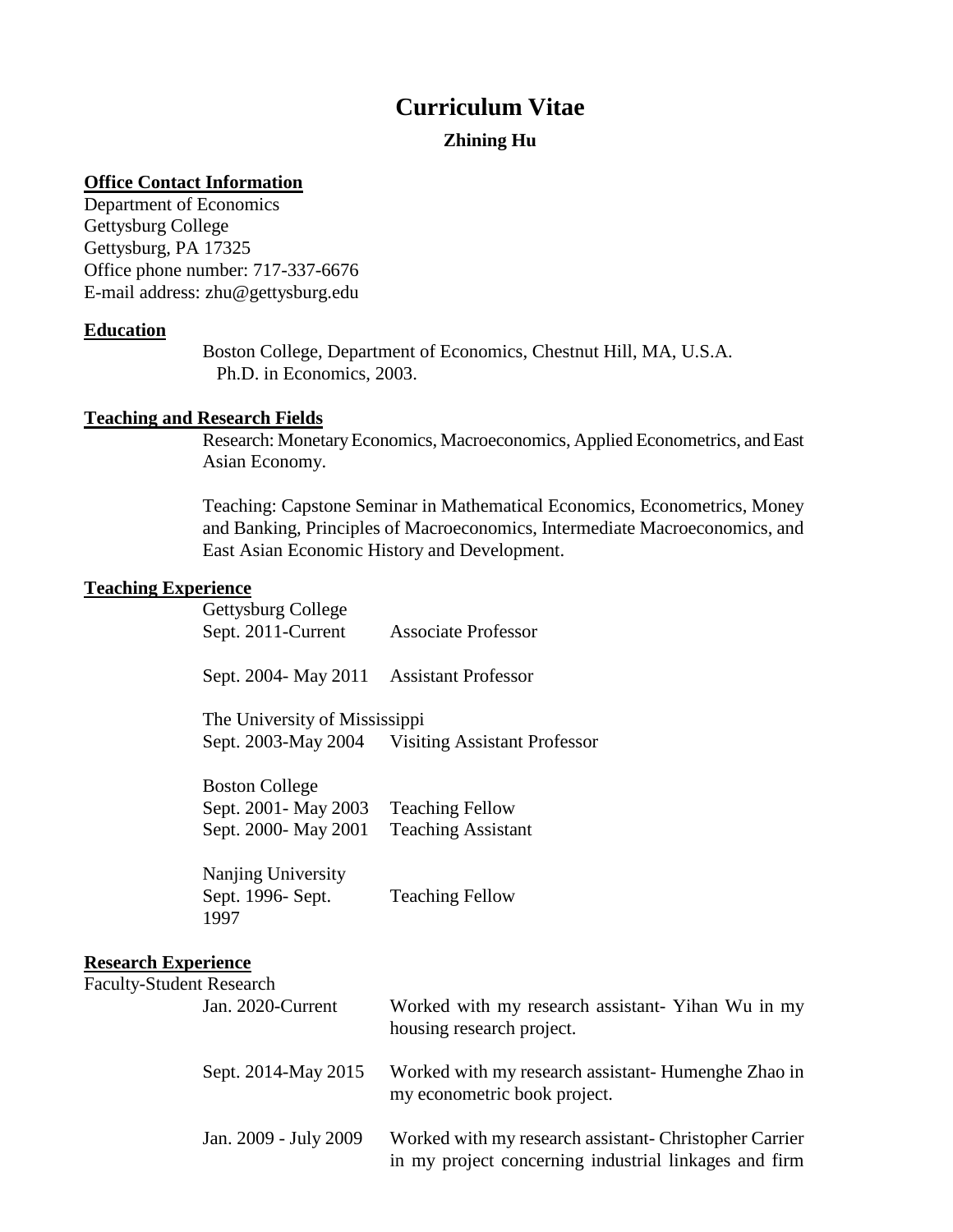|                                                       | performance.                                                                                                                                    |
|-------------------------------------------------------|-------------------------------------------------------------------------------------------------------------------------------------------------|
| Jan 2008 - July 2008                                  | Worked with my research assistant-Yujie Zheng on my<br>Econometric book.                                                                        |
| Aug. $2007 - Dec.$<br>2007                            | Worked with my research assistant-Kyle Rhood on my<br>working paper entitled "Entrepreneurship, Innovation<br>and Economic Growth".             |
| May 2005 - July 2005                                  | Worked with my research assistant-Tsz-Ying Young on<br>my working paper entitled "Financial Asset Prices and<br>U.S. Monetary Policy".          |
| National Bureau of Economic Research (NBER)           |                                                                                                                                                 |
| July 2003 – Dec. 2003                                 | Participated in the project of Money, Interest and the<br><b>Channels of Monetary Transmission.</b>                                             |
| <b>Federal Reserve Bank of Boston</b>                 |                                                                                                                                                 |
| May 1999 - Aug. 1999<br>and,<br>May $2000 - Aug.2000$ | Constructed the dataset of FDIC's enforcement actions<br>on U.S. banks. Collected financial data on Japanese main<br>banks and corporations.    |
| Sept.1998 - May 2000                                  | Worked on a research project on Japanese firms.<br>Collected data to analyze the effects of Japanese banking<br>system on the Japanese economy. |

#### **Published Papers**

"Impact of Industrial Linkages on Firm Performance in Chinese Development Zones: The Case of Jiangsu Province" (with J. Zheng and J. Wang), Chinese Economy, vol. 44, no. 2, pp. 78-105, 2011.

"Human Capital, Education, and Entrepreneurs: Evidence from the Yangtze River Delta" (with J. Zheng and J. Wang), Scientific Inquiry, vol. 11, no. 1, pp. 35 – 48, 2010.

"Entrepreneurship and Innovation: the Case of Yangtze River Delta in China" (with J. Zheng and J. Wang), Journal of Chinese Entrepreneurship, vol. 1, no.2, pp. 82-102, 2009.

"Economic Crisis and Policy Options: The Case of Japan" (in Chinese), Nanjing Business Review, Vol.4, pp95-114, 2005.

"American Social Security System and Its Significance" (in Chinese), (with Z. Hu), Journal of Economic Survey, no.6, 1998.

"Readjustment and Optimization of Chinese Industrial Organizations and the Way of Increasing Intensive Economy" (in Chinese), (with Z.Hu), Journal of Social Science of Nanjing Normal University, no.3, 1997.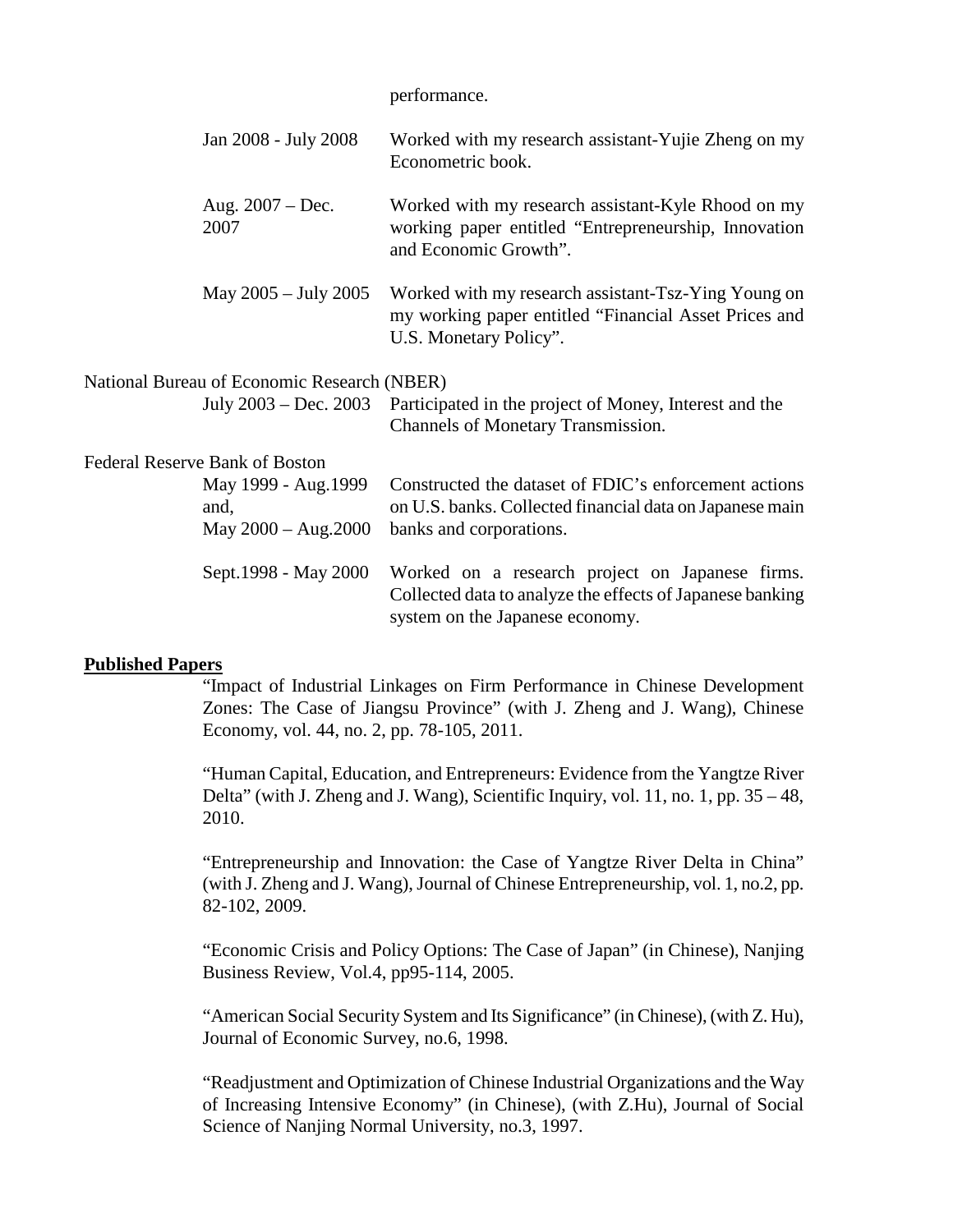#### **Textbooks (Compiled and Written)**

 *Introduction to Modern Econometrics Using Stata/EViews*, Second Edition, China Renmin University Press, Beijing, 2016.

 *Introduction to Modern Econometrics Using Stata/EViews*, First Edition, China Renmin University Press, Beijing, 2010.

### **Working Papers**

 **"**Government Policies and Housing Prices in China: A DSGE Analysis" "Income Inequality and Human Capital Inequality in China" "Role of Housing Prices in the Business Cycle Model" "Financial Asset Prices and U.S. Monetary Policy"

#### **Presentations and Conferences**

| Nov. 29, 2018     | Presented "Government Policies and Housing Prices in<br>China: A DSGE Analysis" at the Brown Bag Seminar of<br><b>Gettysburg College</b>                                                                                   |
|-------------------|----------------------------------------------------------------------------------------------------------------------------------------------------------------------------------------------------------------------------|
| April 10, 2016    | Invited to present "The Economy of China" to the<br>participants of "Fulbright-Hays Group Project Abroad in<br>China".                                                                                                     |
| March 14, 2015    | Presented "The Impact of Income Inequality on Human<br>Capital in China" at the Chinese Economist Society<br>(CES)'s North America Conference.                                                                             |
| March 14-15, 2015 | Served as a session chair and led group discussions in the<br>Session 3-3: Inequality and Social welfare at the CES<br>conference.                                                                                         |
| May 20-22, 2010   | Attended the Teaching Professor Conference in Boston,<br>which was three intensive days of plenary sessions,<br>workshops, and poster sessions, etc.                                                                       |
| April 23, 2010    | Presented "History and Development of Economic<br>Development Zones in China" at the Friday Faculty<br>Luncheon of Gettysburg College.                                                                                     |
| Feb. 26, 2010     | Presented "The Impact of Industrial Linkages on Firm<br>Performance in Chinese Development Zones -----The<br>Case of Jiangsu Province" at the 36 <sup>th</sup> Eastern Economic<br>Association Conference in Philadelphia. |
| July 3, 2007      | Presented "Entrepreneurship, Innovation and Economic<br>Growth---The Case of Yangtze River Delta in China" at<br>the 82 <sup>nd</sup> Western Economic Association International<br>Conference in Seattle.                 |
| June 15, 2006     | Presented "Role of Housing Prices in the Monetary                                                                                                                                                                          |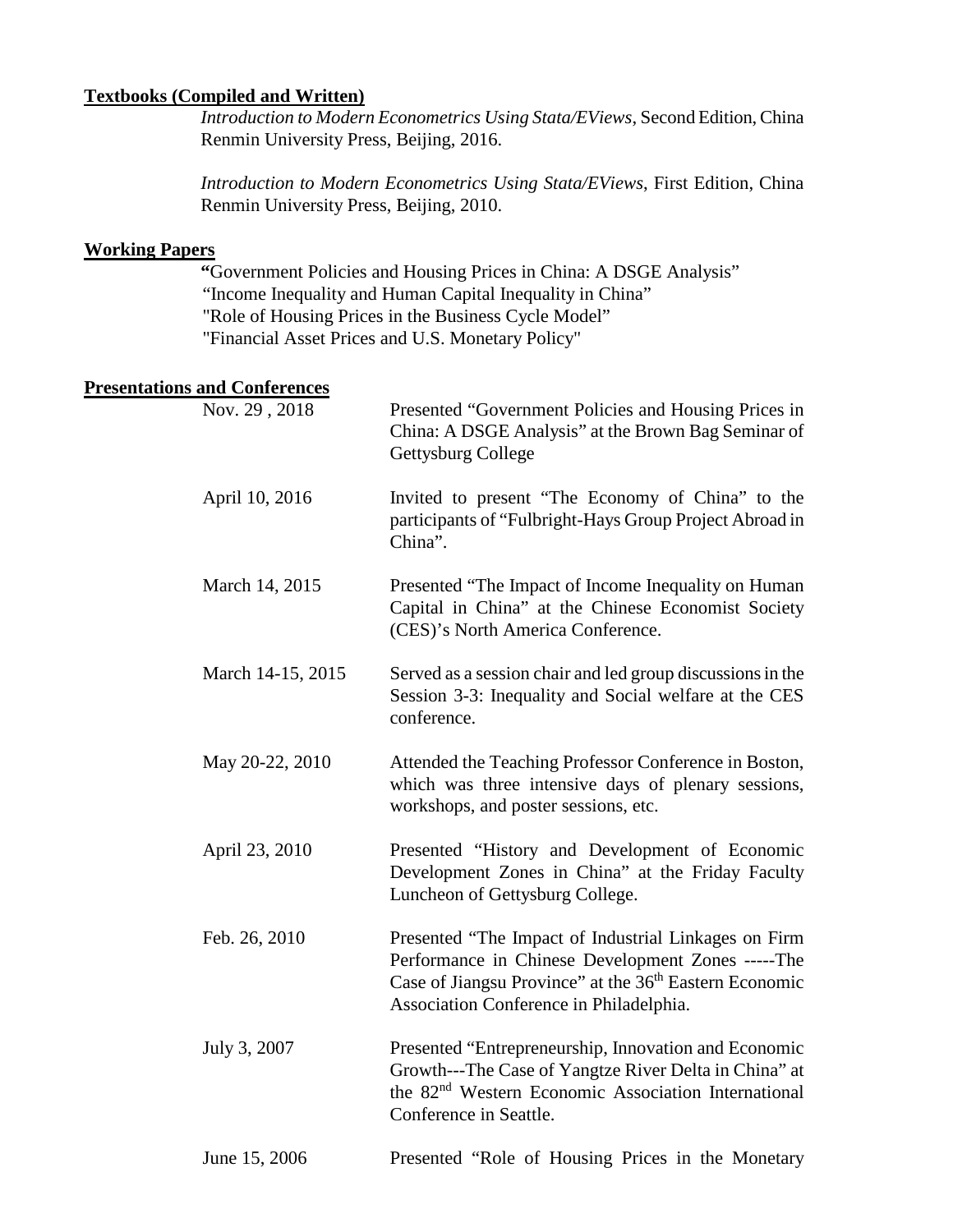|                          |                                        | Business Cycle" at the conference of Methodological<br>Approach to Economics, held by School of Business,<br>Nanjing University, China.                                              |
|--------------------------|----------------------------------------|--------------------------------------------------------------------------------------------------------------------------------------------------------------------------------------|
|                          | June 5-14, 2006                        | Invited to give ten days' lectures on Macroeconomics to<br>graduate students at the School of Economics and<br>Management of Nanjing University of Science and<br>Technology, China. |
|                          | Feb. 24, 2006                          | Presented "Role of Housing Prices in the Monetary<br>Business Cycle" at the Eastern Economic Association<br>Conference in Philadelphia.                                              |
|                          | March, 2003                            | Presented "Financial Asset Prices and U.S. Monetary<br>Policy" at Washington & Lee University.                                                                                       |
|                          | Nov. 2002 and April<br>2003            | Presented at Workshops in Monetary Economics and<br>Macroeconomics, Boston College                                                                                                   |
|                          |                                        |                                                                                                                                                                                      |
| <b>Referees</b>          | March-Sept, 2017                       | External reviewer of Grinnell College.                                                                                                                                               |
|                          | Oct. 2010                              | Reviewer for Journal of Common Market Studies                                                                                                                                        |
|                          | April, 2010                            | Reviewer for the journal of Chinese Economy                                                                                                                                          |
|                          | Dec. 2008-Jan. 2009                    | Reviewed three chapters in "Economics: The Basics" by<br>Michael Mandel. The publisher is McGraw Hill.                                                                               |
|                          | <b>March</b> , 2008                    | Reviewer for Journal of Financial Stability                                                                                                                                          |
| <b>Membership</b>        |                                        |                                                                                                                                                                                      |
|                          | 2005-current                           | Member of American Economic Association                                                                                                                                              |
|                          | 2004-current                           | Member of ASIA NETWORK                                                                                                                                                               |
|                          | 2002-current                           | Member of the Chinese Economists Society                                                                                                                                             |
| <b>Grants and Awards</b> |                                        |                                                                                                                                                                                      |
|                          | June 2010                              | Highly Commended Award Winner at the Literati<br>Network Awards for Excellence 2010.                                                                                                 |
|                          | Dec. 2011, June 2008,<br>and Dec. 2006 | Research and Professional Development Grants from the<br>Provost Office                                                                                                              |

Dec. 2009, June 2007, Provost's Professional Papers Awardsand June 2006